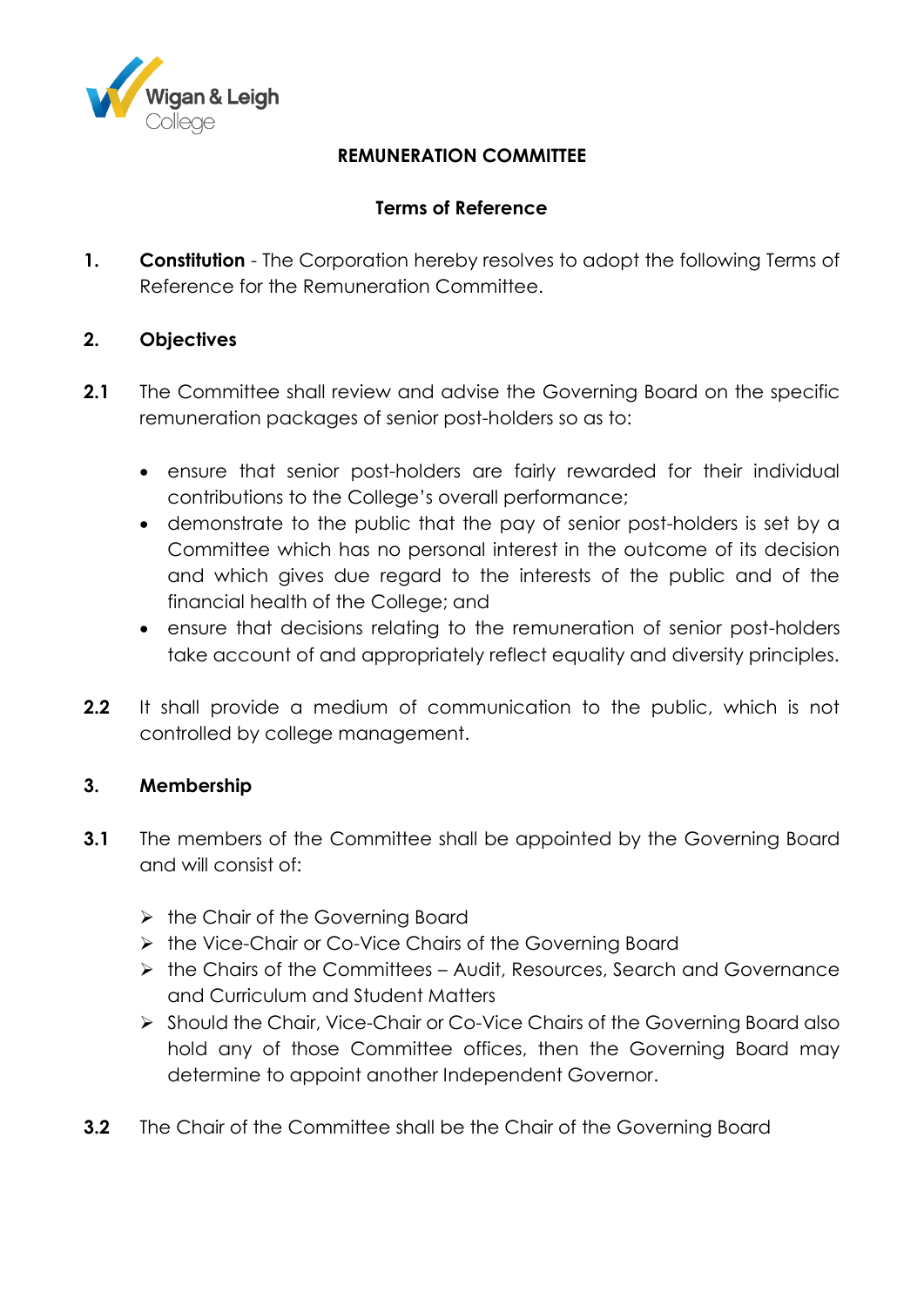

- **3.3** Whist it is not a requirement, the Committee may also appoint a Vice Chair or Co-Vice Chairs if it determines that this would be a benefit to the Committee for matters such as succession planning.
- **3.4** The terms of office of members of the Committee shall be the remainder of their term of office as a member of the Governing Board. Re-appointment to the Governing Board in the roles indicated above shall also constitute reappointment to the Committee unless the Governing Board determines otherwise.

#### **4. Quorum**

**4.1** A quorum shall be two members.

## **5. Attendance at meetings**

- **5.1** The Principal shall normally be invited to attend meetings of the Committee save where his or her remuneration package is being considered. The Committee may invite other senior post-holders to attend meetings when necessary.
- **5.2** The Clerk to the Governing Body shall be Clerk to the Committee.

## **6. Frequency of meetings**

**6.1** Meetings shall be held not less than once a year.

## **7. Authority**

- **7.1** The Committee is authorised by the Governing Board to investigate any activity within its terms of reference. It is authorised to seek any information it requires from any employee of the College and all employees of the College are directed to co-operate with any request made by the Committee.
- **7.2** The Committee is authorised by the Governing Board to obtain outside legal or other independent professional advice up to a limit of £10,000 per annum and to secure the attendance at meetings with consultants with relevant experience and expertise if it considers this necessary.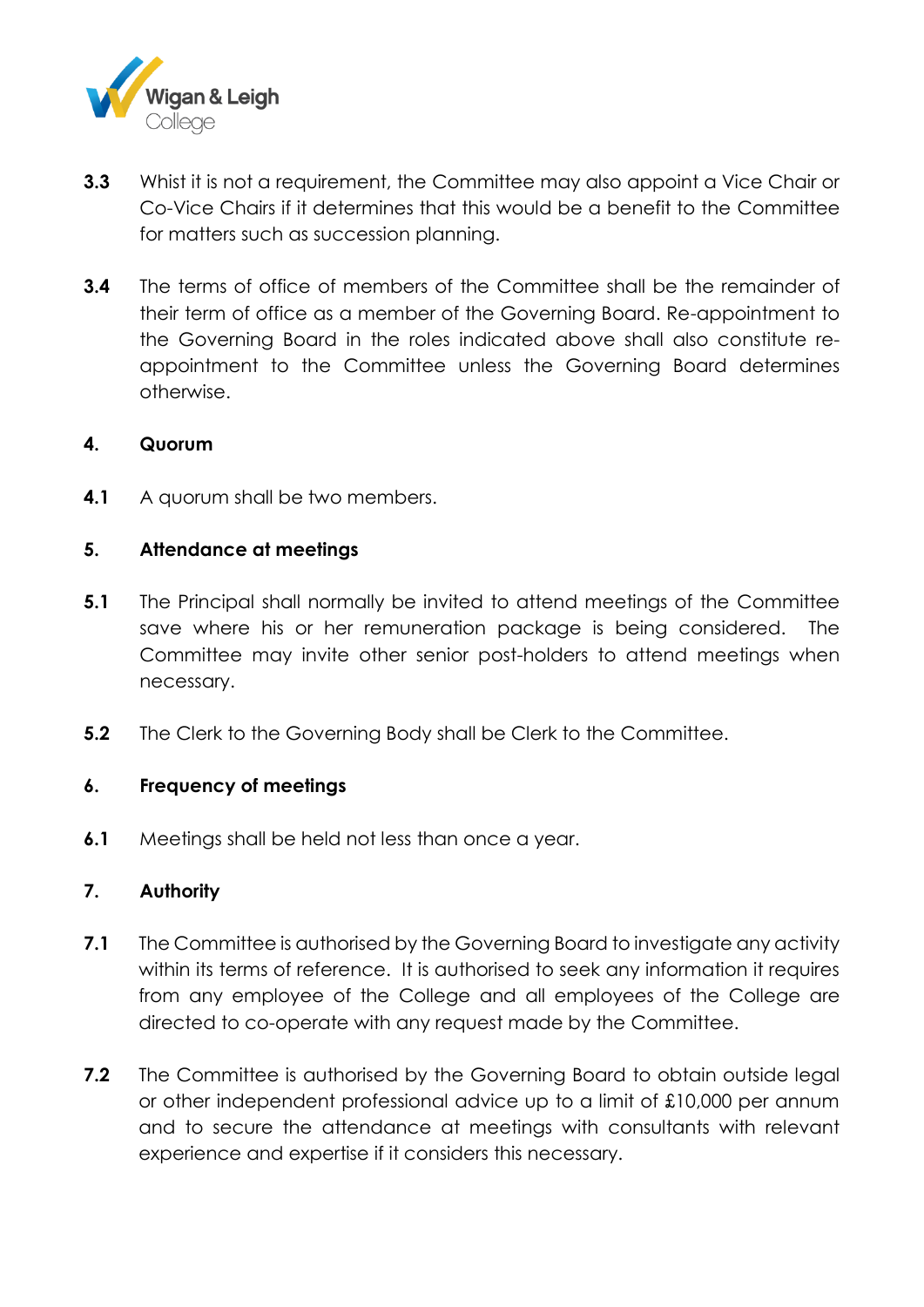

#### **8. Responsibilities**

- **8.1** The Committee shall advise the Governing Board on the specific remuneration packages of the Principal, other senior post-holders and the Clerk to the Governing Body.
- **8.2** The Committee shall evaluate annually the specific remuneration packages of the Principal, other senior post-holders and the Clerk to the Governing Body.

## **9 Reporting Procedures**

The Clerk shall circulate minutes of the meetings of the Remuneration Committee to members of the Governing Board, subject to the Board's guidance on confidentiality requirements.

#### **10 Definitions of Senior Post-holders**

The Senior Post-holders are:

- $\triangleright$  The Principal
- $\triangleright$  The Vice Principal (Curriculum)
- $\triangleright$  The Finance Director

Whilst the Clerk to the Governing Body is not a senior post-holder, he or she must be treated as a senior post-holder for the purposes of the Remuneration Committee in accordance with Clause 3.1.e of the Instrument of Government.